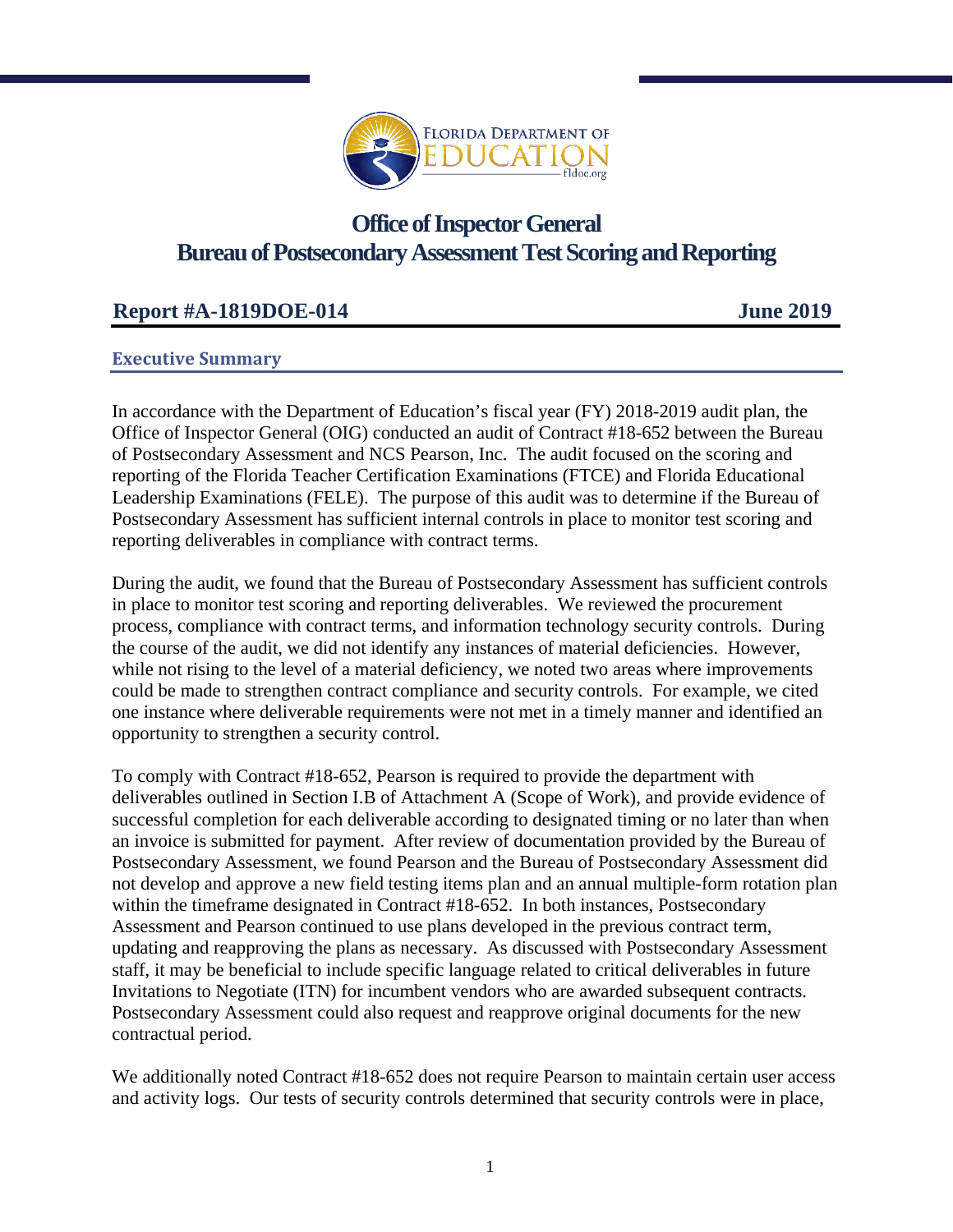but could be improved by maintaining certain security logs. User access and activity logs provide a means to help establish several security-related objectives, including individual accountability, reconstruction of events, intrusion detection, and problem identification. Postsecondary Assessment should consider requiring Pearson to develop and implement controls for tracking user access and activity.

#### **Scope, Objectives, and Methodology**

The scope of this engagement included an examination of Contract #18-652 between the Bureau of Postsecondary Assessment and NCS Pearson, Inc. for the period of January 1, 2018, through December 31, 2018. We established the following objectives for our audit:

- 1. Determining if the Bureau of Postsecondary Assessment effectively monitors the provider's achievement of test scoring and reporting deliverables in compliance with contract terms;
- 2. Determining if the Bureau of Postsecondary Assessment conducted the procurement process in compliance with controlling laws, rules, and agency policies; and
- 3. Ensuring proper internal information security practices are implemented in the scoring and reporting process.

To accomplish our objectives, we reviewed applicable laws, rules, and regulations; interviewed appropriate staff; reviewed the department's policies and procedures; reviewed Contract #18-652 and associated documents; examined current information security practices in the scoring and reporting process; reviewed a sample of deliverables and supporting documents; and reviewed procurement documentation.

## **Background**

The Bureau of Postsecondary Assessment within the Office of Assessment, Division of Accountability, Research, and Measurement is responsible for all aspects of educator certification examinations, including developing, administering, scoring, and reporting the results for the FTCE/FELE in accordance with Florida Statutes (F.S.) 1012.55 and 1012.56. The purpose of the FTCE and FELE programs is to provide the state of Florida with an assessment tool that allows prospective educators to demonstrate their knowledge and skills in the areas of general knowledge, professional education competence, and subject area knowledge. The tests measure prospective teachers' and school administrators' achievement of the benchmarks established by the Florida State Board of Education as stated in Rules 6A-4.0021 and 6A-4.00821 of the Florida Administrative Code (FAC) and published in the Competencies and Skills Required for Teacher Certification in Florida. The FTCE is administered to educators seeking initial certification in the K-12 system. Educator candidates take one of 42 subject area examinations as well as the General Knowledge Test and the Professional Education Test. The FELE is administered to educators seeking initial certification as educational administrators in the K-12 system. Administrator candidates take the FELE, the General Knowledge Test, and the Professional Education Test.